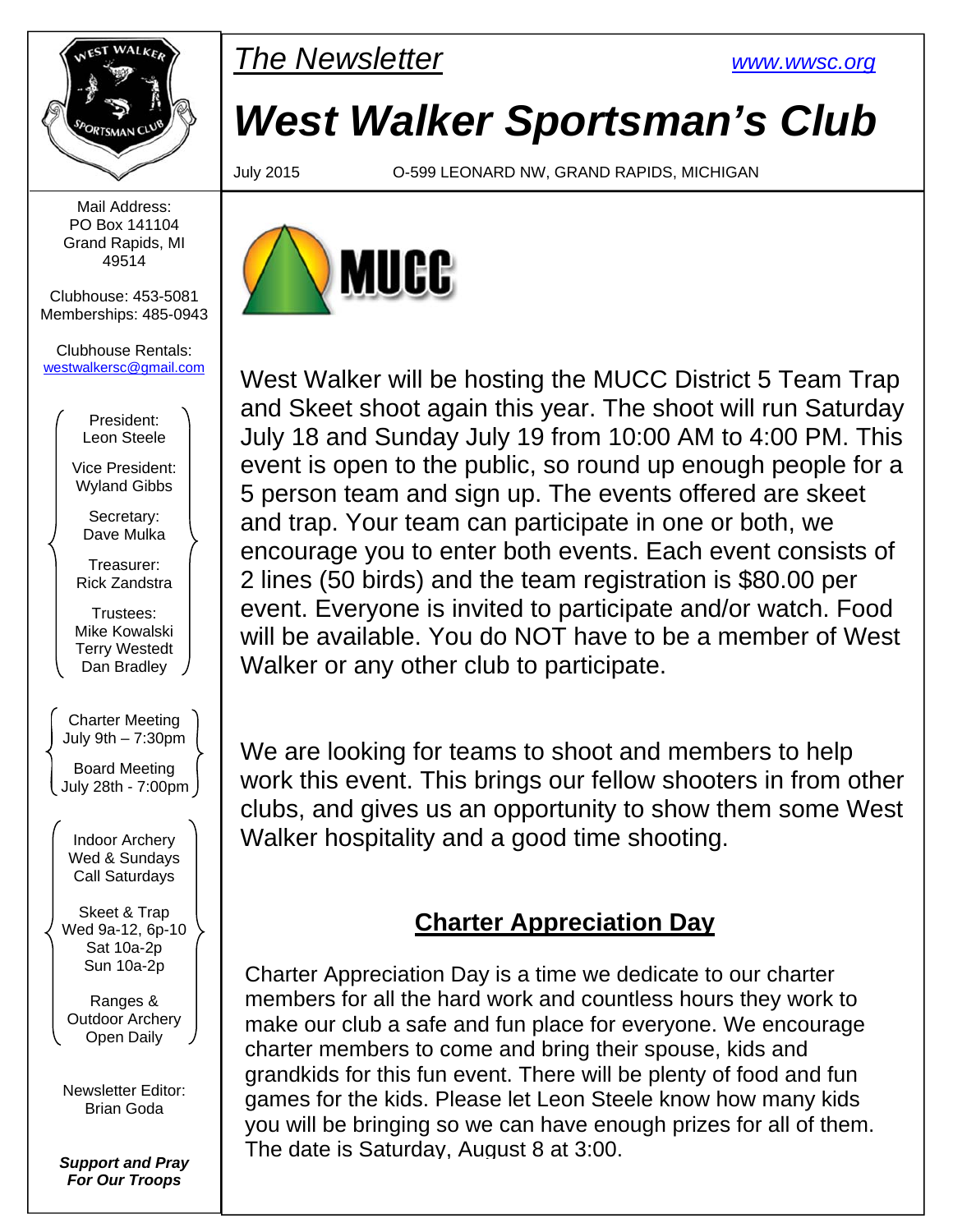

# **Hunter Safety**

West Walker is proud to support the DNR Hunter Safety program. Instructors are certified by the Michigan Department of Natural Resources. Our instructors volunteer their time and expertise to teach and make hunting the truly safe sport it is.

This is a twelve hour course consisting of both classroom instruction as well as practical hands-on training. Class work consists of learning and understanding the hunter safety book, various demonstrations, and the written safety test. Students are also given hands-on experience with shot guns, pistols, and .22 rifles as well as the safe way of crossing a fence, walking in a field with other hunters, and removing a firearm from a vehicle.

We offer two Hunter Safety classes every year, one in July and one in August. Sign up for classes begins in May. Class size is limited so be sure to sign up early to reserve your spot. The cost is \$8.00 and you must pre-register. **Attendance on all 4 dates is mandatory**. To register or for more information please contact Ron Kobel at 453-3645.

## Hunt Safely!!!

| 2015 Hunter Safety Class Schedule     |                                     |  |  |  |  |
|---------------------------------------|-------------------------------------|--|--|--|--|
| Class $#1 - July$                     | Class #2 - August                   |  |  |  |  |
| Saturday, July 18 9:00 am $-$ 1:00 pm | Saturday, Aug 15 9:00 am - 1:00 pm  |  |  |  |  |
| Tuesday, July 21 7:00 pm $-$ 9:00 pm  | Tuesday, Aug 18 7:00 pm $-9:00$ pm  |  |  |  |  |
| Thursday, July 23 7:00 pm - 9:00 pm   | Thursday, Aug 20, 7:00 pm - 9:00 pm |  |  |  |  |
| Saturday, July 25 9:00 am - 1:00 pm   | Saturday, Aug 22 9:00 am - 1:00 pm  |  |  |  |  |

## *Michigan confirms first case of CWD in free-ranging white-tailed deer*

FOR IMMEDIATE RELEASE May 26, 2015

Contact: Ed Golder (DNR), 517-284-5815 or Heather Throne (MDARD), 517-284-5725

#### **Michigan confirms state's first case of chronic wasting disease in free-ranging white-tailed deer**

The Michigan departments of Natural Resources (DNR) and Agriculture and Rural Development (MDARD) today confirmed that a free-ranging deer in Meridian Township (Ingham County) has tested positive for chronic wasting disease (CWD), a fatal neurological disease that affects white-tailed deer, mule deer, elk and moose. This is the first time the disease has been found in Michigan's free-ranging deer population. In 2008 a white-tailed deer from a privately owned cervid (POC) facility in Kent County tested positive for CWD. For more information go to: http://content.govdelivery.com/accounts/MIDNR/bulletins/1063163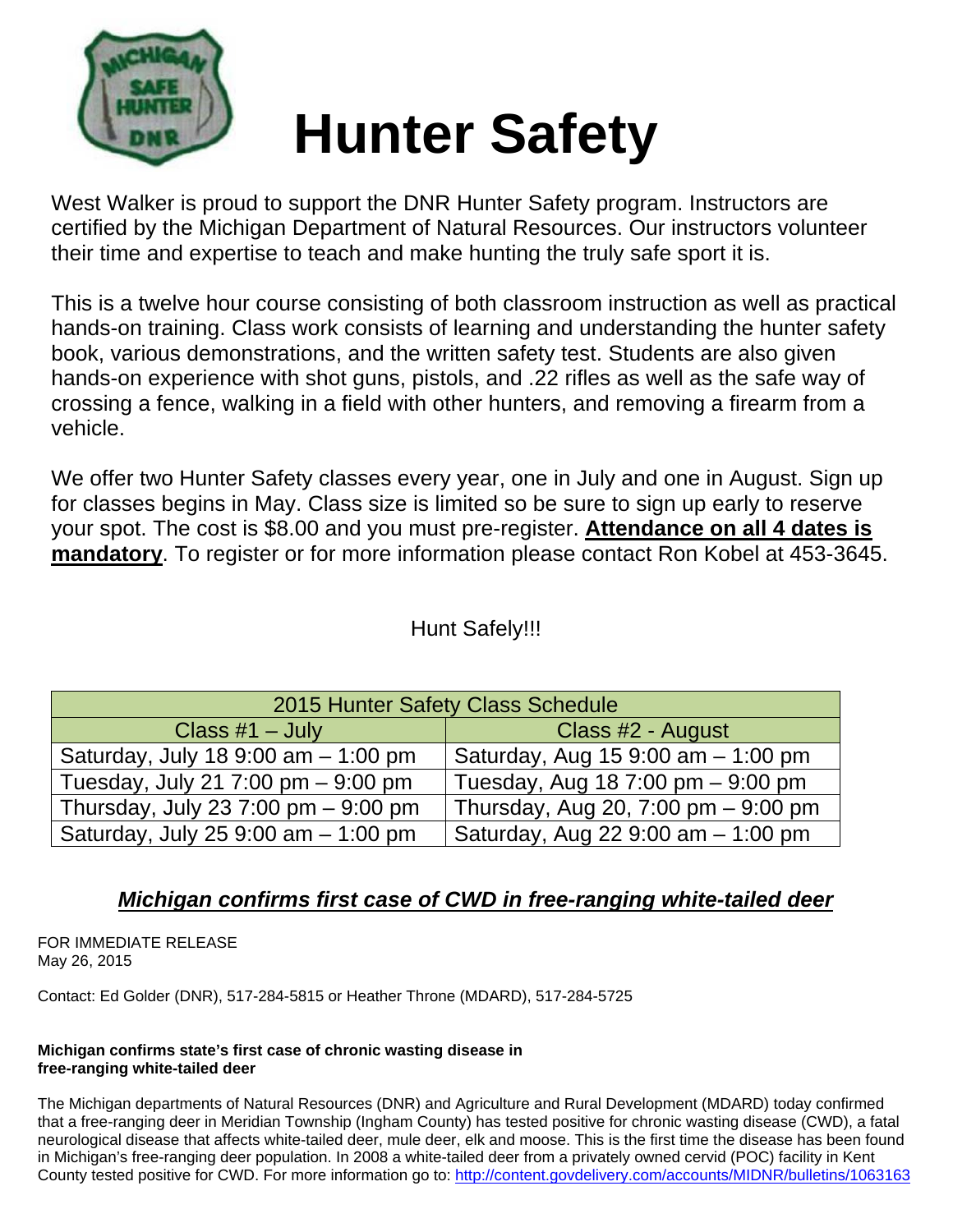## **Gun Safes**

Walk – In Vault Doors Fort Knox – American Security – Graffunder

## **HOOGERHYDE SAFE**

1033 Leonard St NW, Grand Rapids, MI 49504 **Phone: (616) 458-6365** Fax: (616) 485-2554

| Glock G21Gen 4 or G30S in .45 cal            | Rod Cotts #92           |  |  |  |
|----------------------------------------------|-------------------------|--|--|--|
| Savage B-mag 17WSM                           | <b>Mark Crauss #242</b> |  |  |  |
| Ruger LC9 Model 3200 9mm                     | John Hawkins #102       |  |  |  |
| <b>Ruger 10/22 Distributor Exclusive</b>     | Kelvin Sikkema #266     |  |  |  |
| <b>S&amp;W M&amp;P Shield, 9mm</b>           | Tom Stoops #185         |  |  |  |
| Marlin 60 (.22lr) AND Savage Rascal (.22lr)  | Dylan Stark #87         |  |  |  |
| S&W Model 642 .38cal                         |                         |  |  |  |
| Ruger American Centerfire std or youth cal.  |                         |  |  |  |
| Glock 42 .380 Cal Semi-auto                  |                         |  |  |  |
| Savage 11/111 Trophy Hunter XP w/Nikon scope |                         |  |  |  |
| Springfield XD 3", .40Cal w/night sights     |                         |  |  |  |
| Beretta A300 Outlander Camo Max4 12ga.       |                         |  |  |  |
|                                              | 2015 Big Gun Raffle     |  |  |  |

### Spring Skeet/Trap League Final Scores

- **12 Skeet 2 Man Team** - - Jack Boshoven, Dave VanKley
- **20 Skeet 2 Man Team - - Leon Steele, Dave Tagg**
- **410 Skeet 2 Man Team** - Mike Kamps, Joe Popowich Jr
- **Trap- 2 Man Team** - - - Terry Westedt,Joe Popowich Jr
- **12 Skeet High Gun** - - Jack Boshoven
- **20 Skeet High Gun** - - Dave Tagg
- **410 Skeet High Gun** - - Rick Zandstra
- **Trap High Gun** - - - - Terry Westedt

## **SK FULL DRAW 3-D ARCHERY RANGE**

10751 12th Ave., Grand Rapids, MI 49534 Phone: **(616) 791-7970** 

Open 7 Days **Stan Kurek** Dawn to Dusk WWSC Member

#### **July Range Hours**

```
July 1 – 15
```
Mon – Sat: 9:00am – 9:15pm Sundays: 10:00am – 9:15pm

#### **July 16 – 31**

Mon – Sat: 9:00am – 9:00pm Sundays: 10:00am – 9:00pm Link for range hours: http://www.wwsc.org/rangehours.shtml Link for range rules: http://www.wwsc.org/img/ranges/Ra

#### **July Steak Night / NSSA Shoot**

We will be holding one steak nights this month in conjunction with our NSSA shoot. The NSSA shoot will be held Wednesday July 15th, and skeet shooters will take precedence on skeet fields. Steak dinners are available to the general public. Dinner includes a baked potato, garlic bread, veggies and a salad. Prices are \$8.00 for nonmembers. WWSC Members and anyone participating in an ATA or NSSA shoot pay only \$6.00.



#### **AWARD CEREMONY**

The MTA Hall of Fame Board announces that **Delbert Nve** will be inducted into the Michigan Trapshooting Hall of Fame on Saturday, July 4, 2015 Following the Championship Singles in the Pavilion. Shooters and Past HOF Inductees and their families are invited to attend the ceremony.

Range Monitors are in charge at the rifle/pistol ranges, they have full authority to dismiss any member, including Charter members, who do not obey WWSC safety rules.